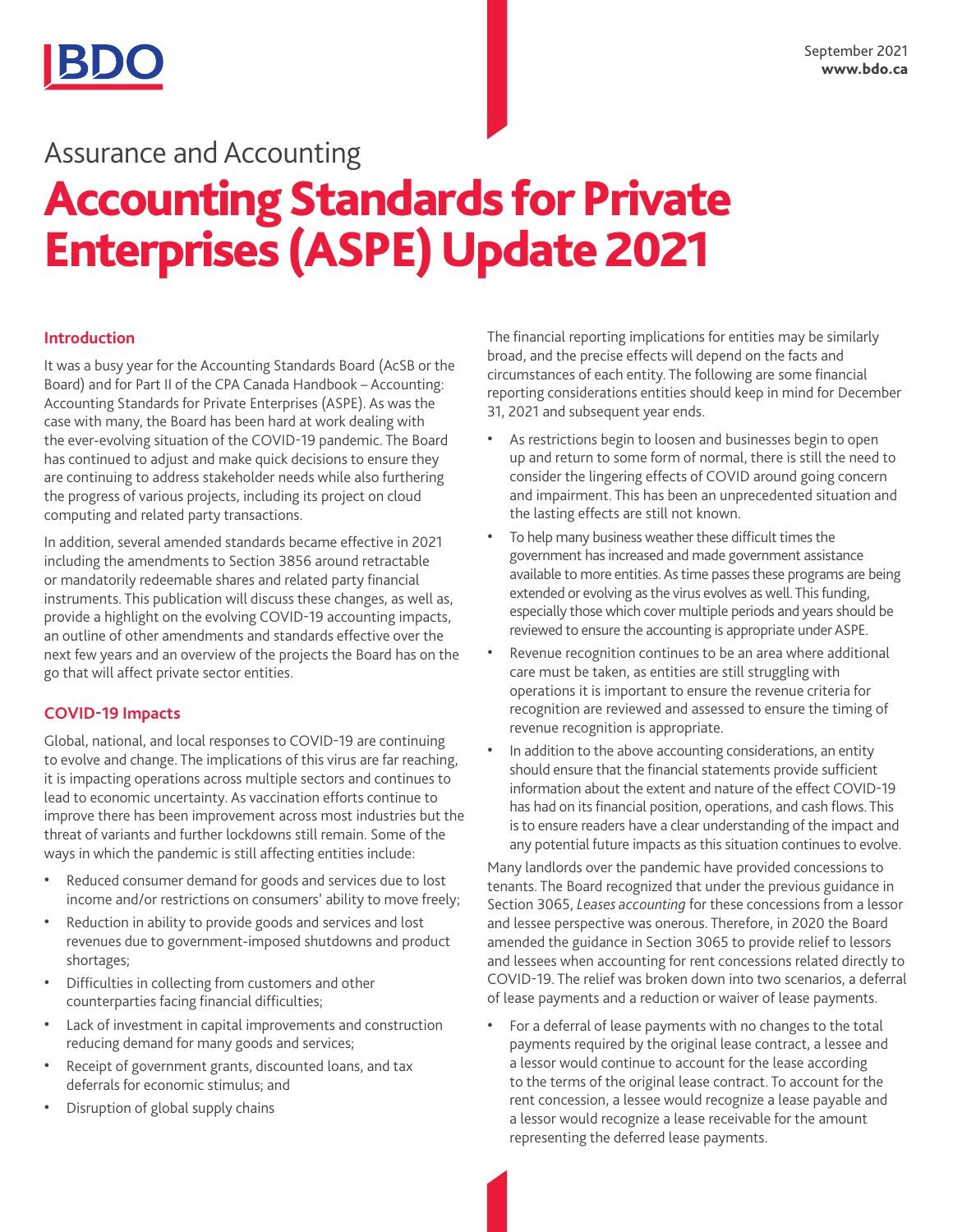• For a reduction in the total payments required, a lessee and a lessor would continue to account for the lease according to the terms of the original lease contract. To account for the rent concession, a lessee and a lessor would recognize the reduction in total lease payments in net income in the period to which the lease payments relate.

This relief became effective for fiscal years ending on or after December 31, 2020 and was originally only covering reductions in payments due on or before December 31, 2021. As the pandemic continues to impact businesses across multiple sectors, the Board extended this relief to cover reductions in payments due on or before December 31, 2022.

### **Standards Effective in 2021**

In 2020 the AcSB was mindful of the evolving situation related to the COVID-19 pandemic and sought to alleviate pressures on stakeholders as they navigated these difficult times. As a result, the AcSB deferred the effective date for the following amendments, to fiscal years beginning on or after January 1, 2021. Entities must now determine the impact these changes will have on their December 31, 2021 year ends. Refer to the publications provided in the table below for more detailed information on these amendments.

#### Significant Amendments to Section 3856, *Financial Instruments*, on accounting for Retractable or Mandatorily Redeemable Shares issued in a tax planning arrangement (RoMRS)

The AcSB believed that the accounting for RoMRS needed to be re-examined, as a number of issues had arisen in respect of such shares. Previously, paragraph 3856.23 allowed preferred shares issued in a tax planning arrangement under specific sections of the *Income Tax Act* to be presented at their par, stated, or assigned value as a separate line item in equity. The Board has issued amendments to Section 3856 on how RoMRS should be accounted for under ASPE. The key features of the amendments include:

- When an entity issues RoMRS, it may choose to present those shares at par, stated or assigned value as a separate line item in equity only when the following conditions are met. If any of the below conditions are not met for any or all of the shares issued, an entity must classify the shares as a financial liability and present them as a separate line item on the balance sheet at their redemption amount. The conditions for equity classification are:
	- Control of the entity (see Section 1591, Subsidiaries) issuing the RoMRS is retained by the individual shareholder receiving the shares in the arrangement;
	- Either no consideration is received by the entity issuing the RoMRS, or only shares of the entity issuing the RoMRS are exchanged; and
	- No other written or oral arrangement exists, such as a redemption schedule, that gives the holder of the shares the contractual right to require the entity to redeem the shares on a fixed or determinable date or period.
- The entity has the choice to classify all RoMRSs as liabilities even when the criteria mentioned above for equity classification are met. This choice would be made on a transaction by transaction basis.
- RoMRS that have been classified as equity must be assessed whenever events or transactions occur that may indicate the conditions for equity classification are no longer met. If this is the case the RoMRSs must be reclassed to liabilities and measured at their redemption amount, with the adjustment being recorded either through retained earnings or a separate component of equity.
- Once RoMRS are classified as liabilities they can never be reclassified as equity.

These amendments will result in more entities classifying RoMRS as liabilities. To help ease this transition several provisions have been added to Section 3856. These include the ability to apply the amendments at the beginning of the fiscal year the amendments are first applied without restatement of prior years, and less stringent criteria for assessing control and consideration transferred for RoMRS issued prior to January 1, 2018.

These amendments resulted in guidance being added to other standards such as Section 1591, *Subsidiaries*, as well as Section 3251, *Equity*.

#### Significant Amendments to Section 3856, *Financial Instruments*, and Section 3840, *Related Party Transactions*, on accounting for related party financial instruments

The Board understood that the guidance on accounting for related party financial instruments after initial recognition, and the measurement of related party compound financial instruments was not clear and resulted in diversity in practice. Additionally, financial instrument risk disclosures were not entity-specific which resulted in the entity not providing useful information to financial statement users. The board amended Section 3856 and Section 3840 to address these concerns. The amendments focused around the scope, initial measurement, subsequent measurement, presentation of impairment and forgiveness, and the accounting for modifications and extinguishments of related party financial instruments.

The scopes of both standards were amended to move all the guidance on related party financial instruments to Section 3856. Now Section 3840 only provides guidance on accounting for nonfinancial items in a related party transaction.

Initial and subsequent measurement guidance for related party financial instruments has been added to Section 3856. This requires related party financial instruments to be measured at cost unless the instrument is quoted in an active market, it is a debt instrument that has inputs that are significant to fair value that are observable, or is a derivative contract, then it is measured at fair value. The cost of a related party financial instrument will depend on if the instrument has repayment terms or not and the equity component of a related party compound financial instrument may be initially measured at zero. The subsequent measurement of a related party transaction has been aligned with initial measurement.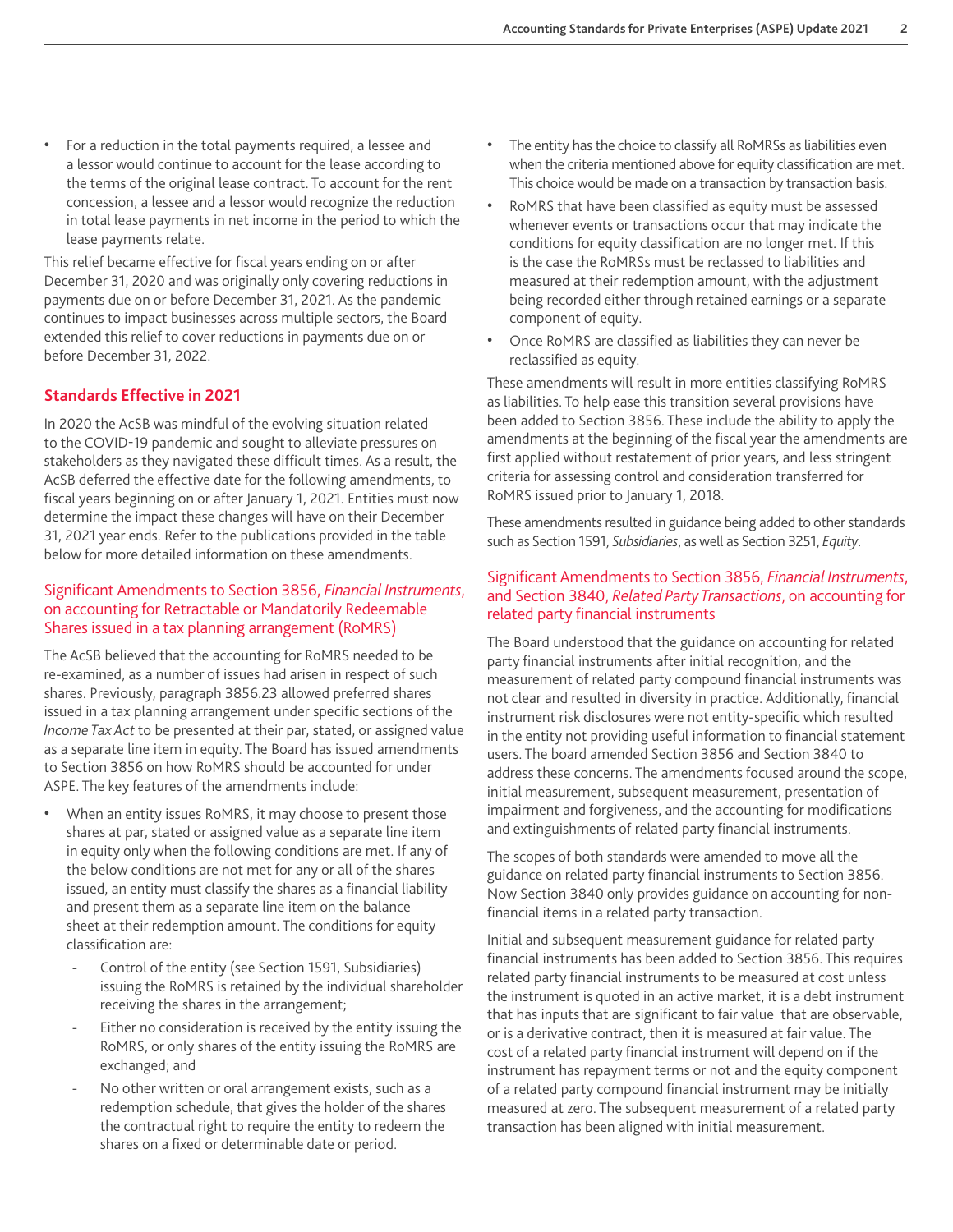An entity must assess and recognize any impairment loss on a related party financial instrument prior to recognizing any forgiveness. The recognition of the forgiveness in either equity or net income will depend on whether the original transaction related to the financial instrument was in the normal course of business or not, or if it is impracticable to determine this fact. When it is impracticable to determine if the original contract was in the normal course of business or not, additional disclosures are required. All modifications of a related party financial liability are accounted for as an extinguishment.

Lastly, guidance was added to Section 3856 to require all financial instrument risk disclosures to be prepared using enterprise specific information so that the disclosures provide useful information to users.

### Narrow scope amendments to Section 3465, *Income Taxes*

Minor amendments have been made to Section 3465, *Income Taxes*, these amendments are to be applied retrospectively and include:

- As a result of changes to the eligible capital property guidance rules in Section 14 of the *Income Tax Act*, the example included in paragraph .14(f) of Section 3465, *Income Taxes* was removed as it was no longer relevant.
- Previously when the future income taxes method was applied, future income tax assets and liabilities would be split between current and non-current presentation. The standard now only requires non-current presentation for all future income tax assets and liabilities.
- Lastly, an additional disclosure has been added to require the disclosure of the amount of future income tax assets and liabilities for each type of temporary difference for each period presented.

#### Narrow scope amendments to Section 3051, *Investments*

In December 2016, paragraph .07A was added to Section 3051, *Investments*, to provide guidance on how to apply the cost method when determining the initial measurement of an investment subject to significant influence. There was confusion as to whether this initial measurement guidance would also be applicable when accounting for an interest in a jointly controlled enterprise using the cost method. As a result, paragraph 3051.07A was amended to clarify that it does apply to this situation.

| <b>Amendment/ New Standard</b>                                                                                                                                                               | <b>Resources</b>                                                                                                                                                                              |
|----------------------------------------------------------------------------------------------------------------------------------------------------------------------------------------------|-----------------------------------------------------------------------------------------------------------------------------------------------------------------------------------------------|
| Significant amendments<br>to Section 3856, Financial<br>Instruments, on accounting<br>for retractable or mandatorily<br>redeemable shares issued in<br>a tax planning arrangement<br>(RoMRS) | ASPE at a Glance:<br>Retractable or Mandatorily<br>Redeemable Shares Issued in<br>a Tax Planning Arrangement<br>(RoMRS)<br>Preferred Share are Changing<br>- Is your Organization<br>Affected |
| Significant amendments<br>to Section 3856, Financial<br><i>Instruments</i> , and Section<br>3840, Related Party<br>Transactions, on accounting<br>for related party financial<br>instruments | ASPE at a Glance: Section<br>3856, Financial Instruments<br>ASPE at a Glance: Section<br>3840, Related Party<br><b>Transactions</b>                                                           |
| Narrow Scope Amendments<br>to Section 3465, Income Taxes                                                                                                                                     | ASPE at a Glance: Section<br>3465, Income Taxes - Future<br>Income Taxes Method                                                                                                               |
| Narrow Scope Amendments<br>to Section 3051, Investments                                                                                                                                      | ASPE at a Glance: Section<br>٠<br>3051, Investments                                                                                                                                           |

# **Standards Effective in 2022**

Similarly, the Board wanted to give entities more time to implement changes and deferred the effective date for the following new standard and amendments, to fiscal years beginning on or after January 1, 2022. Entities must continue to consider the impacts these changes will have on their December 31, 2022 year ends. Refer to the publications provided in the table below for more detailed information on these changes.

### New Section 3041, Agriculture on accounting for an agricultural producer's agricultural inventories and productive biological assets

The Board had received stakeholder feedback highlighting the gap in guidance in accounting for agricultural activity. The agriculture industry is a significant industry in Canada and due to the lack of accounting standards addressing this topic there was diversity in practice, specifically around the measurement of biological assets and agricultural inventories. The Board sought feedback from stakeholders in 2018 on the proposed Section 3041. After addressing stakeholder feedback, the Board issued new Section 3041, *Agriculture* into Part II of the handbook. The highlights of the new standard include:

#### *Scope*

• The Section would apply to an agricultural producer's agricultural inventories and productive biological assets, including transactions related to agricultural production such as the purchase of harvested products of biological assets for use in agricultural production.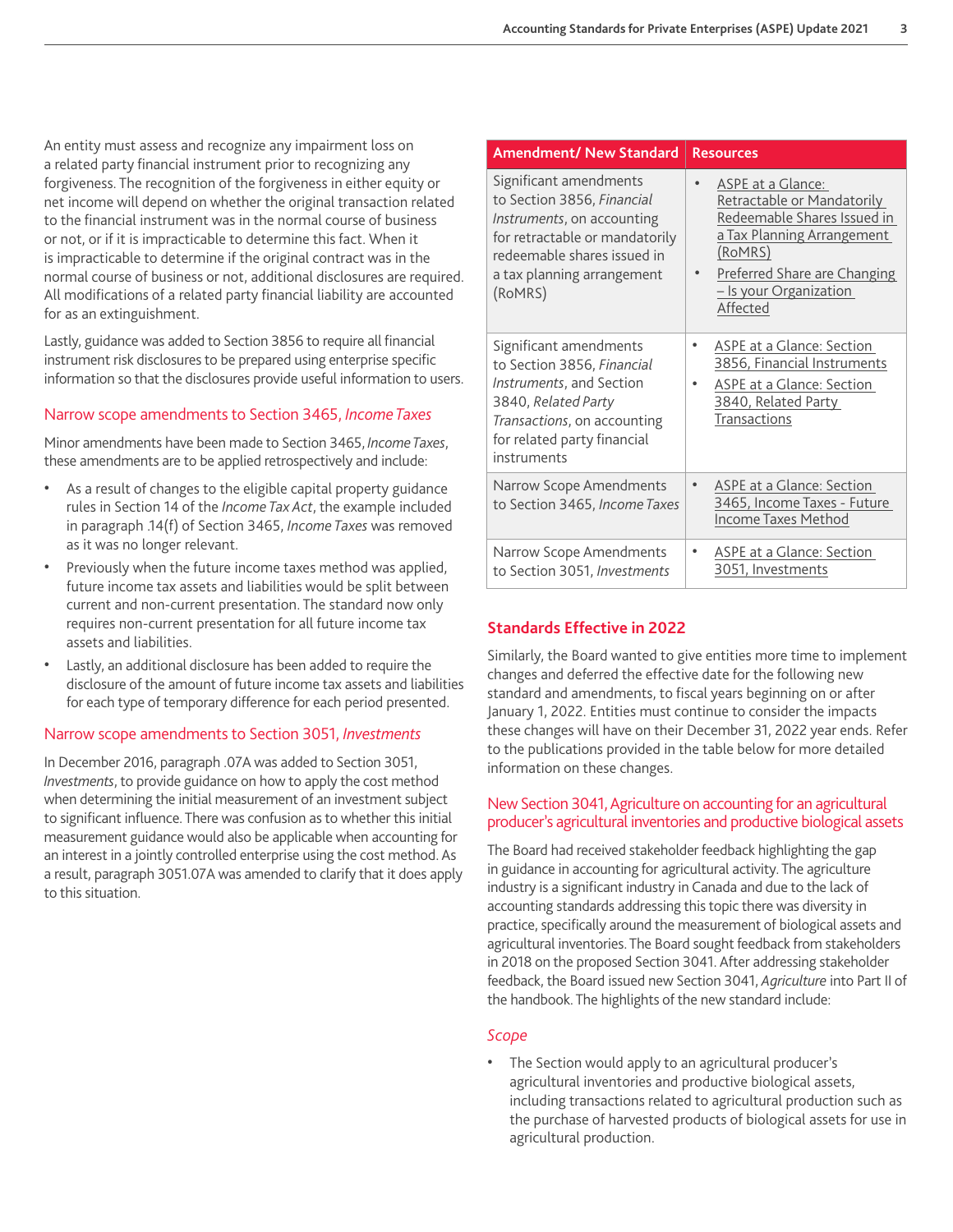It does not apply to forestry, harvesting from sources that are not owned by the agricultural producer, the raising or purchasing of animals for competitive sport or agricultural inventories held by enterprises that are not agricultural producers. It also does not apply to assets resulting from activities that transform an item of agricultural inventory into a different asset (secondary production). Such assets would be within the scope of other Sections such as Section 3031, *Inventories*.

### *Recognition*

• Biological assets not used in a productive capacity are presumed to be agricultural inventories on initial recognition. An agricultural producer could choose to rebut this presumption on initial recognition when its intention is to develop the asset into a productive biological asset.

# *Measurement of agricultural inventories*

- An agricultural producer would make an accounting policy choice to measure agricultural inventories using the cost model, or the net realizable value model when the following conditions are met:
	- i. the product has a reliable, readily determinable, and realizable market price;
	- ii. the product has reliably measurable and predictable costs of disposal; and
	- iii. the product is available for immediate delivery.
- An agricultural producer that measures agricultural inventories using the cost model would make another accounting policy choice to determine cost using either full cost, or only the input costs.
- Agricultural inventories measured using the cost model are measured at the lower of cost and net realizable value.
- For agricultural inventories measured using the net realizable value model, changes in net realizable value after initial recognition would be recognized in net income.

# *Measurement of productive biological assets*

- Productive biological assets would be measured at cost less accumulated amortization and impairment, if any.
- Productive biological assets managed on a collective basis to maintain their collective productive capacity indefinitely (such as a herd of livestock) would not be amortized but would be subject to impairment.
- When a productive biological asset is no longer used in a productive capacity, it would be measured at the lower of it's carrying amount and fair value less costs to sell until it is sold or disposed of other than by sale. The asset is no longer amortized.

# *Change in use*

- When an agricultural producer starts using an item of agricultural inventory in a productive capacity, it would reclassify the item from agricultural inventories to productive biological assets. The carrying amount of the item of agricultural inventory would be the deemed cost of the productive biological asset on reclassification.
- Productive biological assets are not reclassified to agricultural inventories.

### *Presentation*

• The amount of agricultural inventories and productive biological assets must be presented as separate line items on the agricultural producer's balance sheet.

The section will be applied retrospectively, with simplified transitional provisions.

# Significant amendments to Section 3400, Revenue on accounting for multiple-element arrangements, bill-and-hold arrangements, the percentage of completion method, gross vs. net revenue recognition and upfront non-refundable fees

In 2017, the AcSB issued a survey asking stakeholders for feedback on issues they encountered when applying the guidance in Section 3400, *Revenue.* Based on the feedback provided, the Board understood that a lack of guidance in certain areas was causing issues when applying the standard. As a result, in December 2019 the Board issued an amendment to Section 3400, the following guidance has been added:

- Identifying the units of account guidance on how to determine whether an arrangement consists of a group of contracts or a single contract and identifying the units of account in an arrangement;
- Bill-and-hold arrangements guidance on how to determine if revenue can be recognized when the delivery of the goods or services has yet to occur;
- Multiple-element arrangements guidance on how to allocate consideration to elements in multiple deliverable arrangements using the relative stand-alone selling price basis. Also includes guidance on methods to be used for estimating the stand-alone selling price when not directly observable;
- Percentage of completion method guidance on how to determine the degree of completion and compute the revenue to be recognized in a period;
- Reporting revenue gross or net adding additional indicators to aid in determining whether revenue should be recognized on a gross or net basis; and
- Upfront non-refundable fees/payments adding guidance on circumstances when revenue should be recognized.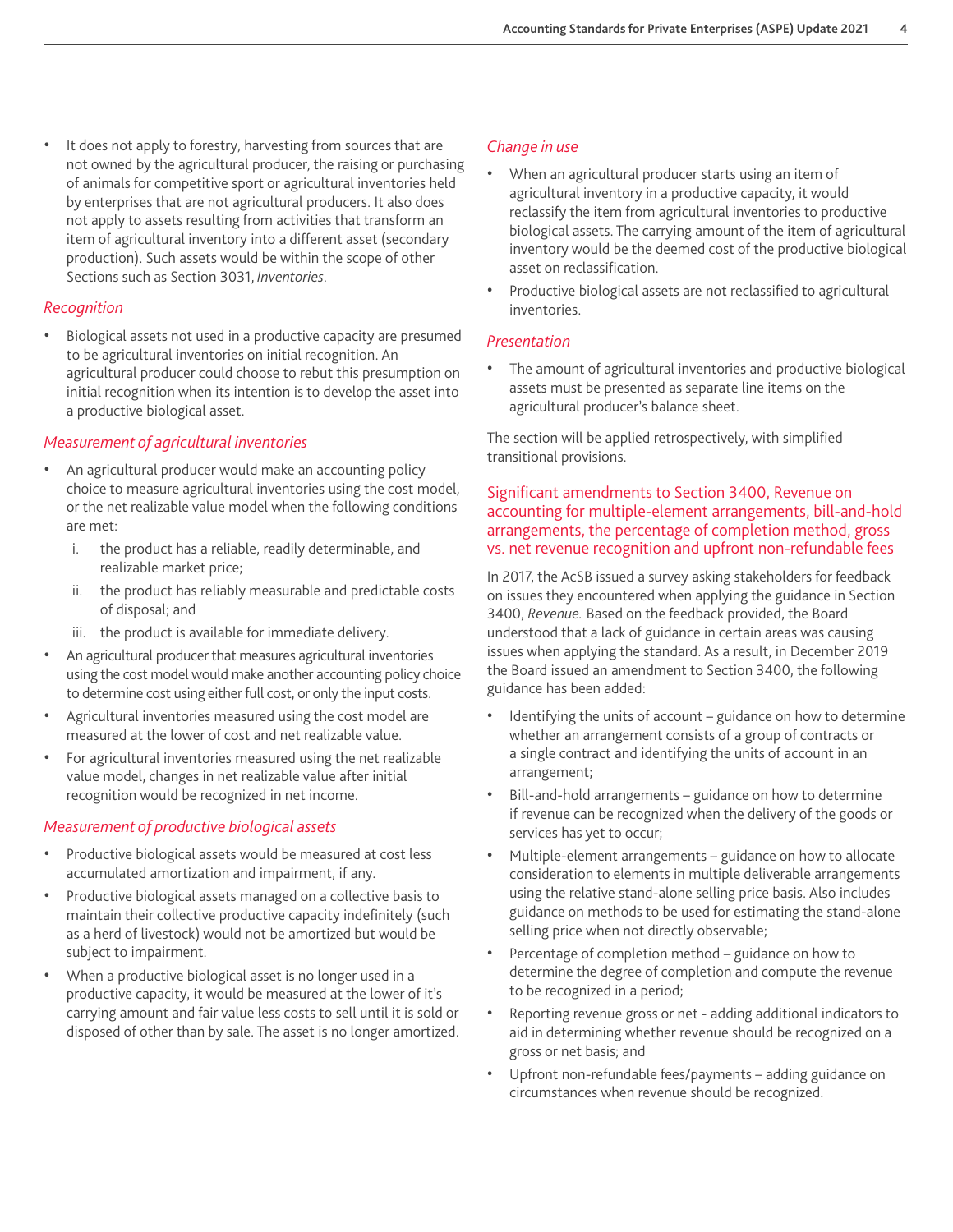Additional disclosures have also been included for contracts in progress at the end of the reporting period accounted for using the percentage of completion method.

The Board is aware of the difficulties that may arise in applying some of these amendments and therefore included transitional relief where in certain situations, an enterprise would not be required to make retrospective adjustments for long-term contracts accounted for using the percentage of completion method, or when accounting for multiple element arrangements.

# Amendments to Section 3462, *Employee Future Benefits* for the use of a funding valuation

In 2018, Ontario's pension regulator introduced a new reserve, the provision for adverse deviations (PfAD), in the going concern funding valuation for defined benefit plans. This reserve is meant to cover unexpected adverse deviations in such plans. Similarly, in 2016 Quebec enacted Bill 57, which eliminated the requirement to fund a pension plan on a solvency basis. Instead, plans are funded on a going concern basis with a new requirement to establish a reserve called a stabilization provision, the purpose of which is similar to that of the PfAD. Stakeholders raised questions on whether the PfAD and the stabilization provision should be included in the measurement of the defined benefit obligation when an entity makes an accounting policy choice to use a funding valuation under Section 3462, *Employee Future Benefits*, as there was diversity in practice.

The AcSB amended Section 3462 to clarify the accounting:

- When an entity has defined benefit plans without a legislative, regulatory, or contractual requirement to prepare an actuarial valuation for funding purposes, the obligations for these plans are measured using an actuarial valuation prepared for accounting purposes. The previous accounting policy choice to measure such plans on a funding valuation basis has been removed due to the complexities in applying this method and the diversity it is causing in practice.
- When an entity has defined benefit plans with a legislative, regulatory or contractual requirement to prepare an actuarial valuation for funding purposes, the obligations for these plans are measured using either an actuarial valuation prepared for accounting purposes or the most recently prepared actuarial valuation prepared for funding purposes provided specific criteria is met.
- When an entity elects to use a funding valuation to measure the defined benefit obligation for defined benefit plans that have a funding valuation requirement:
	- The defined benefit obligation would be measured at the amount that is required to be funded by contributions in accordance with legislative, regulatory, or contractual requirements; and

The aggregate of all underlying components of the legislative, regulatory, or contractual requirements would be included in that measurement of the defined benefit obligation (for example the Ontario PfAD and Quebec stabilization provision would be included).

# **2021 Annual Improvements**

The Board has adopted an annual improvement process to amend standards to help clarify guidance/ wording or correct for unintended consequences or conflicts. Any large amendments or the issuance of new standards are outside the scope of this process.

During the 2021 annual improvement process the Board updated Section 1500, *First Time Adoption* to allow entities that had previously applied ASPE but whose most recent annual financial statements were not reported under ASPE, to apply Section 1500 again, or to apply the standards retrospectively in accordance with Section 1506, *Accounting Changes*.

Section 1510, *Current Assets and Current Liabilities* has been amended to allow entities the option to present amounts owing from directors, officers or shareholders and amounts owing to parents and other affiliated companies in aggregate with the amounts disclosed separately in the notes.

The improvements also amended Section 1540, *Cash Flow Statement*, to remove the need to disclose in aggregate for business combinations and disposals of business units, the total assets and total liabilities acquired or disposed of. Lastly the Board also amended illustrative example 3 in Section 3856, *Financial Instruments*, for a noted error.

| <b>Amendment/ New Standard</b>                                                                                                                                                                                                                                  | <b>Resources</b>                                                      |
|-----------------------------------------------------------------------------------------------------------------------------------------------------------------------------------------------------------------------------------------------------------------|-----------------------------------------------------------------------|
| New Section 3041,<br>Agriculture, on accounting<br>for an agricultural producer's<br>agricultural inventories and<br>productive biological assets                                                                                                               | ASPE at a Glance: Section<br>3041, Agriculture                        |
| Significant amendments<br>to Section 3400, Revenue,<br>on accounting for multiple-<br>element arrangements;<br>bill-and-hold arrangements;<br>the percentage of completion<br>method; gross vs. net revenue<br>recognition; and upfront non-<br>refundable fees | ASPE at a Glance: Section<br>3400, Revenue                            |
| Amendments to Section<br>3462, Employee Future<br>Benefits for the use of a<br>funding valuation.                                                                                                                                                               | ASPE at a Glance: Section<br>3462, Employee Future<br><b>Benefits</b> |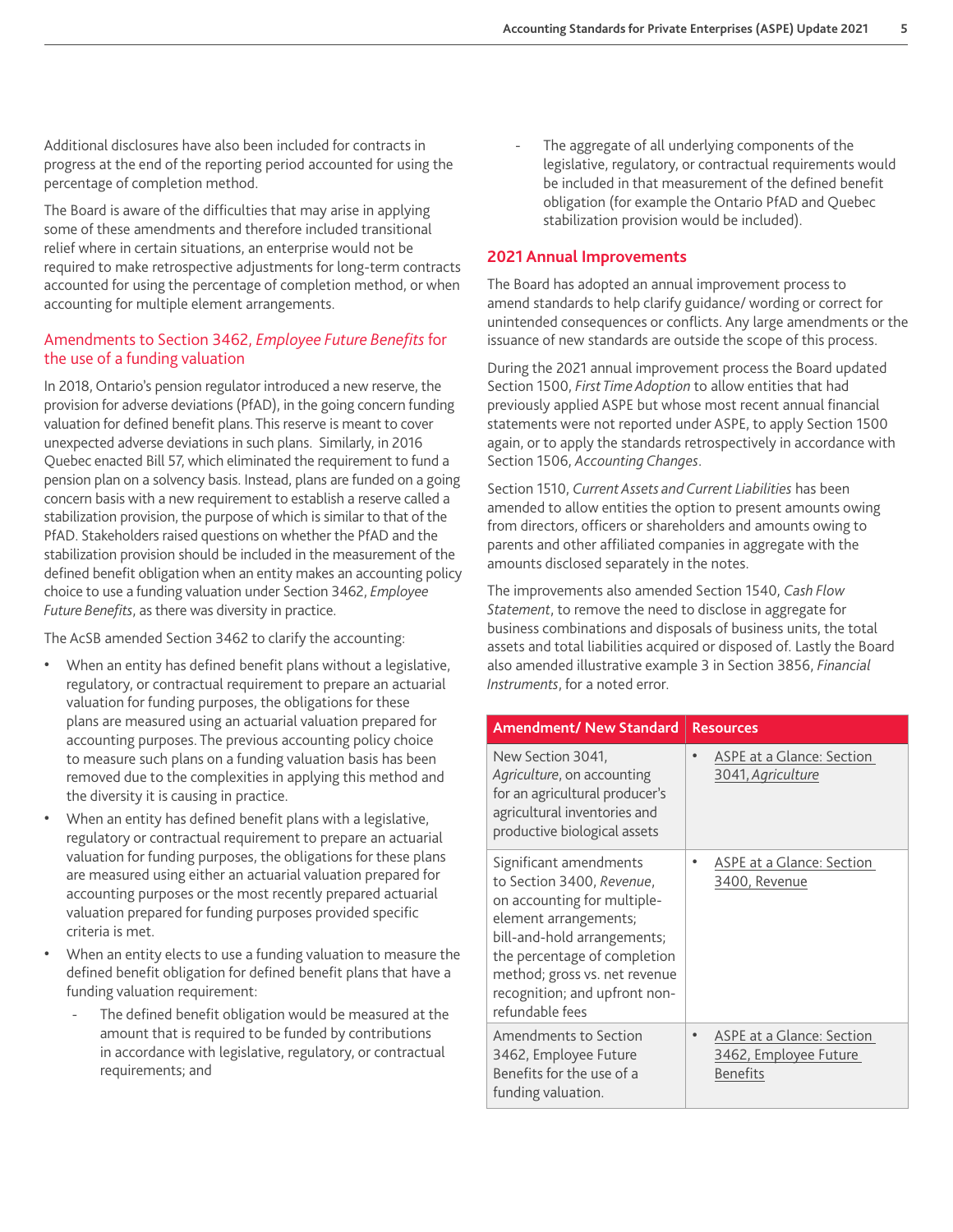### **Projects on the Go**

The AcSB currently has a number of projects in progress that propose future changes to the ASPE Handbook. The following provides a brief discussion of these projects.

# Consultation Paper – AcSB Strategic Plan

The Board sets out strategic plans to provide broad objectives that will guide them in achieving their public interest mandate. The current strategic plan remains in effect until March 31, 2022, and the Board is undertaking this project to develop the next Strategic Plan. In May 2021, the Board issued a Consultation Paper seeking comments on the Draft Strategic Plan which will cover the years 2022 to 2027. The Strategic Plan is broken down into three major areas where work will be completed;

- Deliver relevant and high-quality accounting standards
	- Review and potentially update the Preface of the Handbook to evaluate whether to continue or change the framework required to be used by certain entities.
	- Explore how the frameworks work together and consider scaling the standards to better meet the range of needs of Canadian entities and their financial statement users. This may include allowing additional accounting policy choices and/or addressing the extent of disclosures required for certain frameworks.
	- Continue to establish high-quality accounting standards for publicly accountable enterprises, private enterprises, not-for-profit organizations, and pensions.
- Demonstrate leadership in reporting beyond traditional financial statements
	- Ensure the voice of Canadian stakeholders are heard.
	- Consider the connection between financial and nonfinancial reporting
	- Continue to respond to stakeholder needs by developing guidance as needed.
- Raise the AcSB's International Influence
	- Continue to share the views of Canadian stakeholders on a global scale.
	- Continue to engage with other standards setters in Canada and globally to help further develop Canadian domestic standards.
	- Continue to influence and participate in the development of IFRS standards.

The Board is currently seeking feedback on this Consultation Paper and stakeholders are encouraged to respond, the Consultation Paper can be accessed [here](https://www.frascanada.ca/en/acsb/about/strategic-plan/doc-for-comment-strategic-plan-2022-2027), all comments must be received by October 15, 2021.

# Exposure Draft – Effect of IBOR Reform on Financial Reporting

Canada and jurisdictions across the globe have taken recommendations from the Financial Stability Board's (FSB) report on Reforming Major Interest Rate Benchmarks and as a result is replacing the existing Interbank Offered Rates ("IBOR") with alternative benchmark rates. As many entities transition from IBOR to alternative benchmark rates, many debt and derivative contracts that reference these rates will be modified. The current guidance in Section 3856 requires entities to perform qualitative and quantitative assessments such as the 10% test, to determine if these modifications should be accounted for as extinguishments. For entities where numerous instruments reference IBOR, this would be very onerous. Also, the current guidance in Section 3856, requires a change in the benchmark rate for derivative contracts designated in a hedging relationship, to cause the entity to discontinue hedge accounting. This outcome would not provide users of the financial statements with useful information. The Board understood these issues and in September 2021 issued an exposure draft seeking to amend Section 3856 to simplify the current accounting analysis for debt modifications solely due to IBOR reform, and allow hedge accounting to continue where there is a change in certain critical terms related to the IBOR reform. The main point of the exposure draft include:

Optional Expedients for Debt Modifications;

- These amendments would only apply to arm's length debt instruments that reference interest rate benchmarks that will be replaced with other rates as a direct consequence of IBOR reform.
- The expedient will allow entities to account for debt modifications related to the IBOR reform as a continuation of the existing contract and not as an extinguishment.
- This expedient would be applied consistently to all debt contracts.

Exceptions to Hedge Accounting Guidance

- The amendments would only apply to the following hedging relationships where critical terms are expected to be modified due to IBOR reform;
	- An interest-bearing asset or liability hedged with an interest rate swap to mitigate the effect of changes in interest rates; and
	- A foreign currency denominated interest-bearing asset or liability hedged with a cross-currency interest rate swap to mitigate the effect of changes in interest rates and foreign currency exchange rates
- In these cases where critical terms have changed as a direct result of IBOR reform the hedging accounting relationship would not be discontinued.
- The hedge documentation must be updated to reflect the changes to the hedging item, the hedged item and the description of the specific risk exposure being hedged.